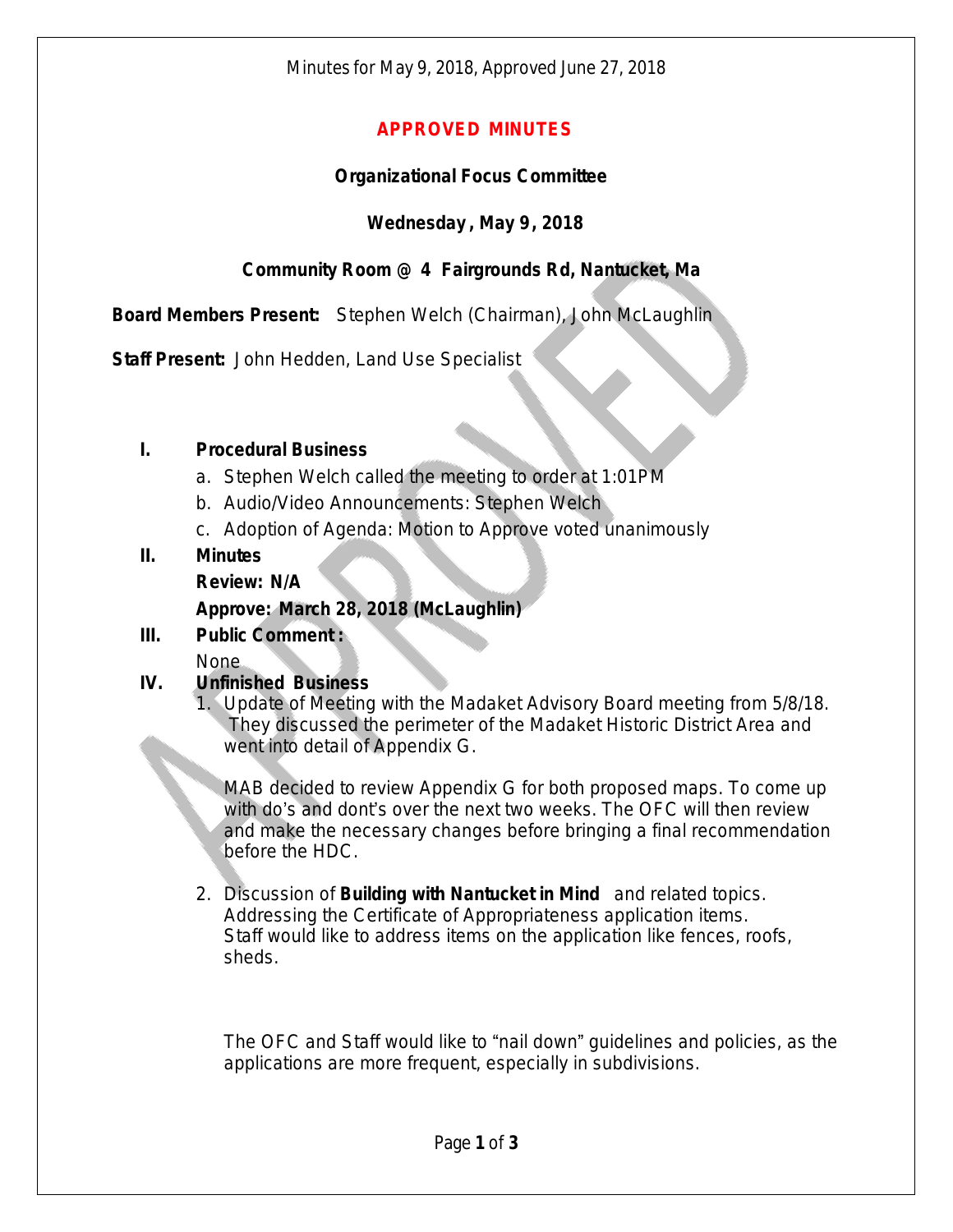Minutes for May 9, 2018, Approved June 27, 2018

Building with Nantucket in Mind (BWNIM) references fences multiple times and throughout the guide. It also mentions as a preferred way to create private space in town and smaller lots by using fences and hedges.

The guidebook mentions that in town, fences under 4 feet are appropriate in front of the house, along the side walk to the property line. Fencing in the back of the house should start from the house and along the property line.

Lots outside the OHD needs to be addressed. We will have a set of recommendations for the town and outside of town. The objective will be to create uniformity not homogenous or monotonous. For areas in the R5 and R10 districts, split rail fencing is appropriate and any fencing in the rear, would be to hide utilities. And the rules and regulations for R5 and R10 might be height restriction.

It was suggested to group items from Appendix G together for discussion; ie, roofs, leaders, downspouts and gutters.

It was also suggested to possibly meet with HDC members on a Thursday to expedite this process.

In researching fences, there has been historical documentation regarding taller fences as seen in an application for 86 Main Street. There was no understanding how the 6 feet fence became standard.

For the next meeting, John Hedden was asked to bring images of fences for the group to review.

The OFC decided it might be suggested to remove either the "case by case' or the footnote at the bottom "reserving the right to vary, for a good cause, any of the above".

A more user- friendly approach in fences would be to break down fences by historic district, dense neighborhoods and open spaces. From there it could be broken down by fence type and height. Illustrations with references to type and height would be helpful.

Fence applications with subdivisions like Sachems Path needs to be addressed. Putting expensive mature plant material is not a concern, but should that be addressed as part of a concern.

3. Discuss "HDC-OFC Initial Questionnaire" The questionnaire discussion is temporarily postponed until we hear from the other HDC members.